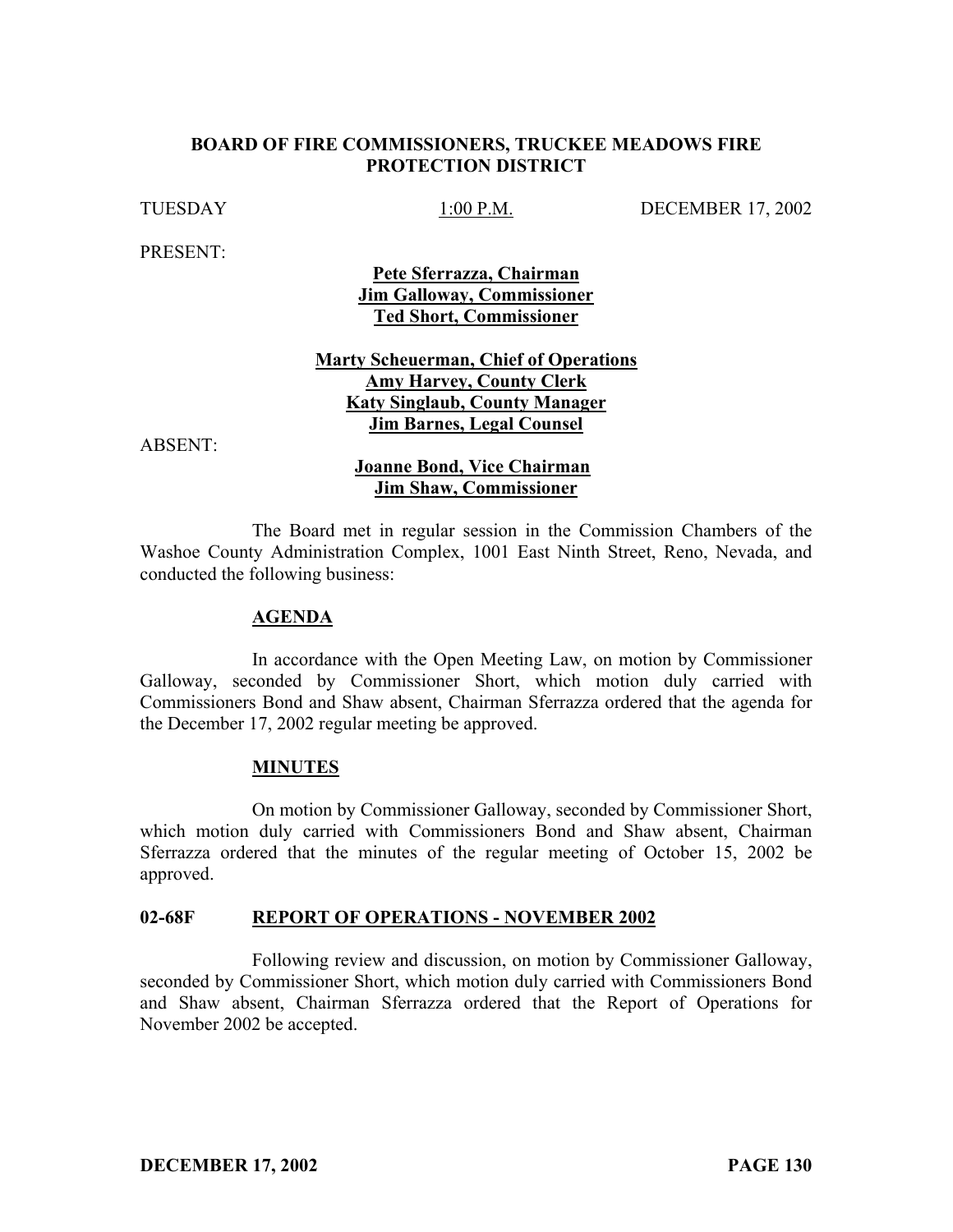## **02-69F REPORT ON VOLUNTEER/AUXILIARY OPERATIONS - NOVEMBER 2002**

Following review and discussion, on motion by Commissioner Galloway, seconded by Commissioner Short, which motion duly carried with Commissioners Bond and Shaw absent, Chairman Sferrazza ordered that the Report on Volunteer/Auxiliary Operations for November 2002 be accepted.

## **02-70F ACCEPTANCE OF VOLUNTEER FIRE ASSISTANCE GRANTS - NEVADA DIVISION OF FORESTRY - EXPENDITURE AUTHORIZATION - TRAINING VIDEOS**

Upon recommendation of Division Chief Roy Slate, on motion by Commissioner Short, seconded by Commissioner Galloway, which motion duly carried with Commissioners Bond and Shaw absent, Chairman Sferrazza ordered that the Volunteer Fire Assistance Grants issued by the Nevada Division of Forestry in the amount of \$12,000 be accepted. It was further ordered that the expenditure of \$23,386.58 for the purchase of training videos for the volunteer fire stations be authorized.

# **02-71F PURCHASE OF THREE PRE-OWNED PICKUPS**

In regard to the recommendation that the District purchase three preowned light-duty vehicles, Division Chief Roy Slate explained the Fire Department is trying to obtain General Motors products in order to standardize the fleet, which would assist in keeping maintenance costs down. He stated they are looking for pre-owned halfton Chevrolet or GMC pickup trucks.

Chairman Sferrazza expressed concern regarding buying used vehicles and using Internet Auto as the vendor because it appears Internet Auto has been used by the City of Reno on several occasions. He also stated the difference between new and used vehicles is only \$2,000.

Chief Slate stated he researched the State of Nevada Purchasing Department bid for these types of vehicles to get the State's prices. He then went to the used car lots to see if he could get better prices, which he did. He said Internet Auto was the only dealer who stated they could provide better prices. Chief Slate stated the vehicles are in good shape; he was able to drive them; and he was able to have Department mechanics check the vehicles.

Commissioner Galloway asked how many miles the District would be able to get out of these vehicles. Chief Slate explained they are trying to coordinate with the City's vehicle replacement program, which is eight to twelve years for light-duty vehicles. Commissioner Galloway asked whether the used vehicles have any kind of warranty or service policy included. Chief Slate stated any remaining manufacturer's warranty would be included. He further stated Reno City Council has requested they get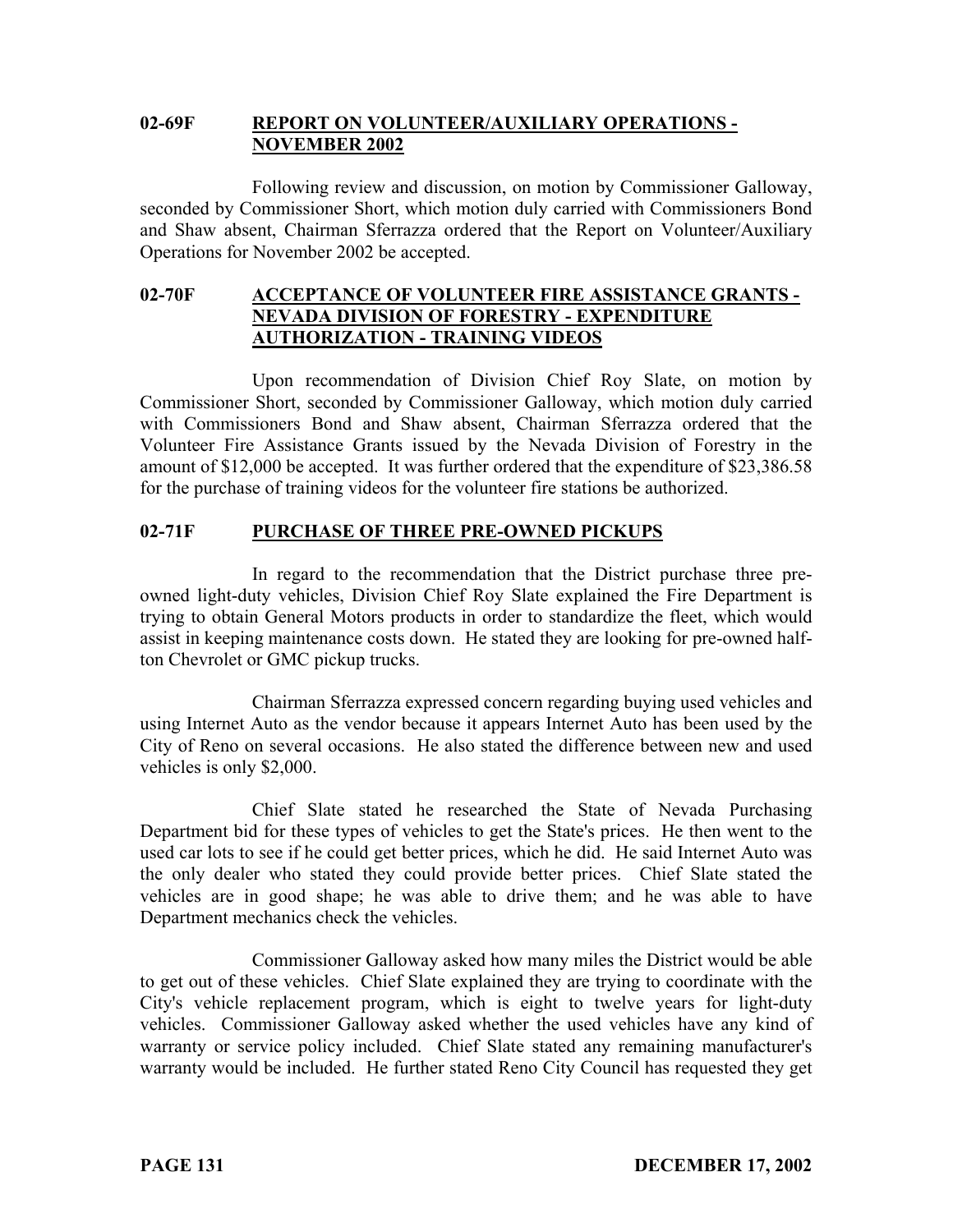the extended warranty on used vehicles purchased for the City, which he was able to obtain for approximately \$800 on a recent purchase.

Chairman Sferrazza stated he would rather buy new for such a minimal difference. Chief Slate stated they are trying to stretch the dollars as far as possible given the current fiscal situation. Commissioner Galloway stated he would like to see more information on purchasing new vehicles. Marty Scheuerman, Chief of Operations, stated they would be able to get more options on the vehicles by purchasing used. Commissioner Galloway stated that is even more reason to have a bid specification so the Board can compare the vehicles accurately.

Katy Singlaub, County Manager, suggested staff needs to provide more detailed information to the Board members.

On motion by Commissioner Short, seconded by Commissioner Galloway, which motion duly carried with Commissioners Bond and Shaw absent, Chairman Sferrazza ordered that the purchase of three pre-owned pickups be continued until staff provides a more detailed comparison of used versus new vehicles, including pricing, optional equipment, warranties, and expected useful life.

#### **COMMISSIONER'S/ CHIEF'S COMMENTS**

Marty Scheuerman, Chief of Operations, advised the District has the potential for receiving a \$200,000 grant from the Fire Act for the purchase of SCBA's (self-contained breathing apparatus); and they are holding off on the purchase of the equipment that was approved in November until they know for sure about the grant funds. If the grant is awarded, and with the District's matching funds, they would be able to do a total replacement and bring everybody up to the same standard.

Commissioner Galloway suggested the District donate the old equipment to a worthy recipient. Chief Scheuerman stated he would contact Washoe County Emergency Management to coordinate that with them.

Commissioner Galloway noted the Silver Knolls Volunteer Fire Station expansion project may be approximately \$60,000 short and asked if there might be any grant funding available for that. Chief Scheuerman stated he would check into that.

## **PUBLIC COMMENTS**

Sam Dehne, Reno citizen, commended Commissioner Galloway for his adamant stance opposing the proposed floodwall project downtown Reno.

\* \* \* \* \* \* \* \* \* \* \*